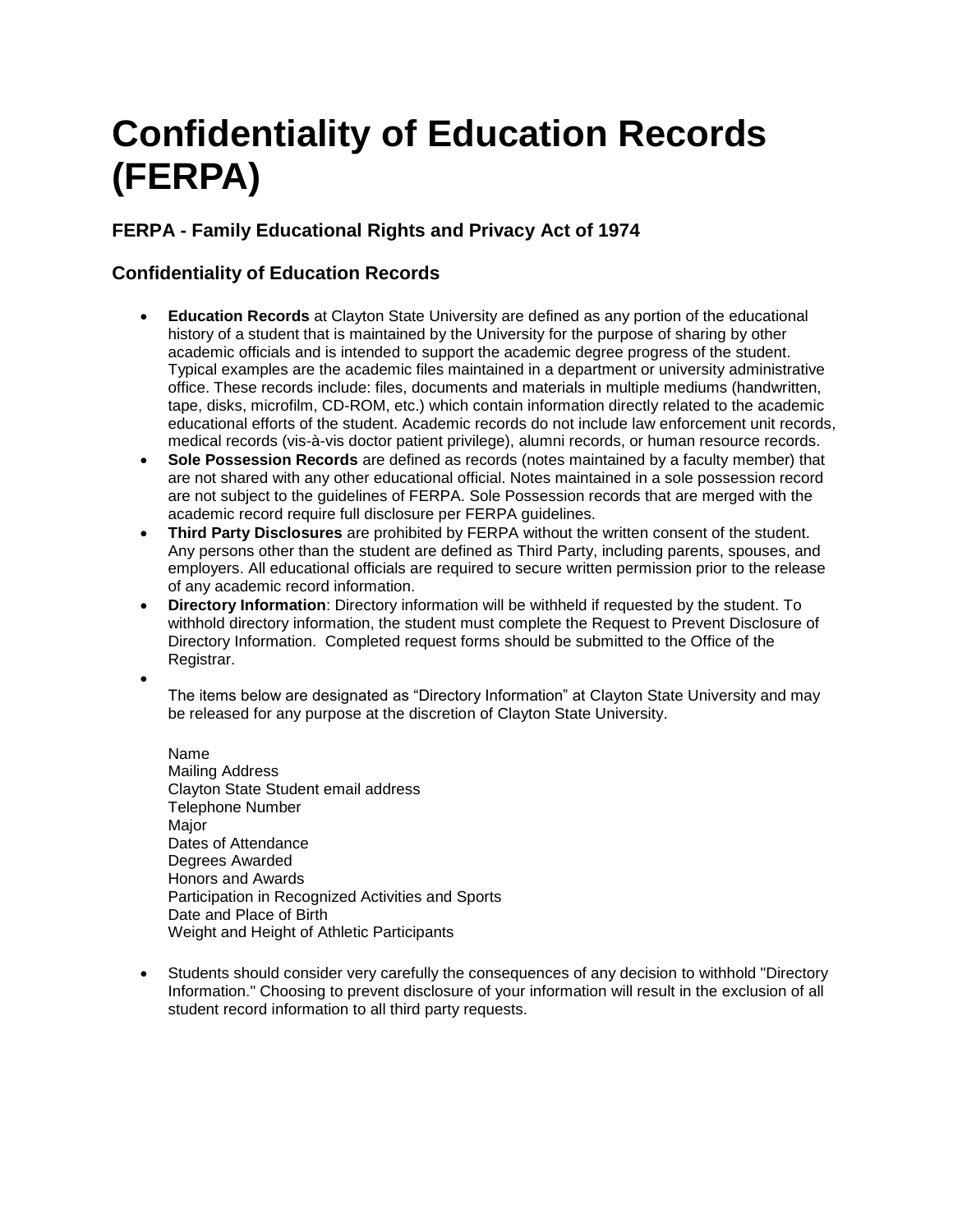## **Notification of Rights under FERPA for Postsecondary Institutions**

The Family Educational Rights and Privacy Act (FERPA) affords students certain rights with respect to their education records. These rights include:

The right to inspect and review the student's education records within 45 days of the day the University receives a request for access.

- 1. A student should submit to the registrar, dean, head of the academic department, or other appropriate official, a written request that identifies the record(s) the student wishes to inspect. The University official will make arrangements for access and notify the student of the time and place where the records may be inspected. If the records are not maintained by the University official to whom the request was submitted, that official shall advise the student of the correct official to whom the request should be addressed.
- 2. The right to request the amendment of the student's education records that the student believes are inaccurate, misleading, or otherwise in violation of the student's privacy rights under FERPA.

A student who wishes to ask the University to amend a record should write the University official responsible for the record, clearly identify the part of the record the student wants changed, and specify why it should be changed.

If the University decides not to amend the record as requested, the University will notify the student in writing of the decision and the student's right to a hearing regarding the request for amendment. Additional information regarding the hearing procedures will be provided to the student when notified of the right to a hearing.

3. The right to provide written consent before the University discloses personally identifiable information from the student's education records, except to the extent that FERPA authorizes disclosure without consent.

The University discloses education records without a student's prior written consent under the FERPA exception for disclosure to school officials with legitimate educational interests. A school official is a person employed by the University in an administrative, supervisory, academic or research, or support staff position (including law enforcement unit personnel and health staff); a person or company with whom the University has contracted as its agent to provide a service instead of using University employees or officials (such as an attorney, auditor, or collection agent); a person serving on the Board of Trustees; or a student serving on an official committee, such as a disciplinary or grievance committee, or assisting another school official in performing his or her tasks.

A school official has a legitimate educational interest if the official needs to review an education record in order to fulfill his or her professional responsibilities for the University. Upon request, the University also discloses education records without consent to officials of another school in which a student seeks or intends to enroll.

4. The right to file a complaint with the U.S. Department of Education concerning alleged failures by the University to comply with the requirements of FERPA. The name and address of the Office that administers FERPA is: